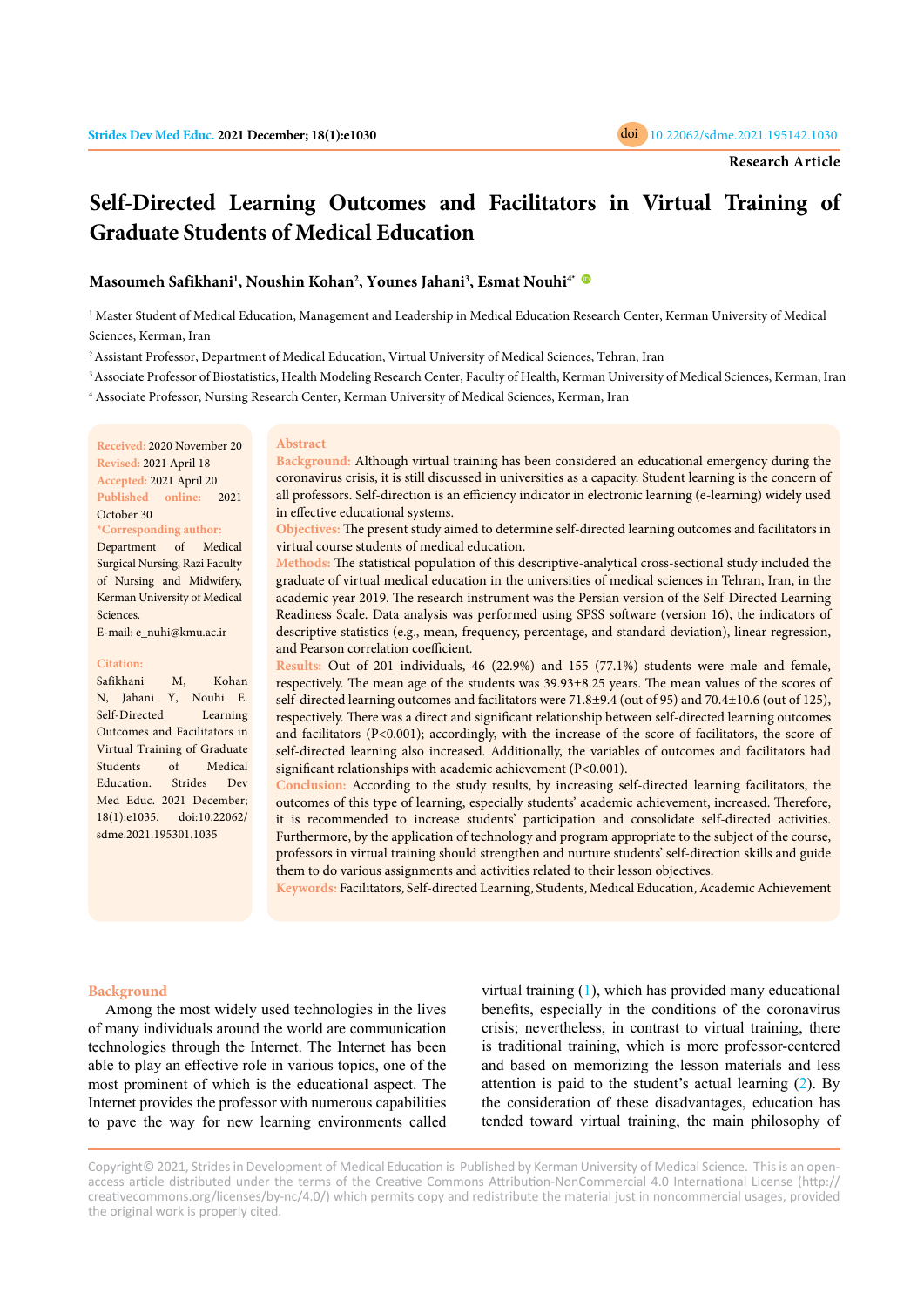which is student-centered.

Virtual training is a new distance learning method that has been formed with the expansion of the Internet in the field of higher education ([3](#page-5-0)). In other words, this learning environment is different from face-to-face learning environments in terms of cases, such as being multimedia, accessibility to extensive data, accessibility to various communication facilities, use of synchronous and asynchronous communication tools, and individualization characteristics; therefore, these characteristics impose requirements that the virtual trainee should be able to cope with this new learning environment and, in other words, have specific skills and characteristics ([4\)](#page-5-0). Computer and Internet skills, self-learning skills, spontaneity, problemsolving and critical thinking, interest in learning, selfdirected skills, ability to establish group communication, questioning power, discussion skills, responsibility, skills of using online learning resources, and applying learning strategies are among these skills and characteristics ([5](#page-5-0)).

Among the above-mentioned skills, the role of inclusive self-direction in the virtual training environment and in general in all technology-based educational environments is very important. Furthermore, several studies have suggested the role of inclusive self-direction in the success of virtual students ([6](#page-5-0)). Self-direction in learning is an educational method widely used in effective educational systems. Self-directed learning can be defined based on the degree of acceptance of inclusive responsibility for individual learning ([7](#page-5-0)). In his famous work, Knowles considers self-direction a process in which learners, with or without the help of others, identify needs, set goals, identify materials and human resources for learning, select and implement appropriate learning strategies, assess their appropriate learning outcomes, and gain the upper hand [\(8](#page-5-0)).

The self-directed learning method is designed as a complementary training program ([9\)](#page-5-0). This type of learning enables students to adjust their learning processes independently or under the professor's guidance [\(10](#page-5-0)). In general, the importance of self-directed learning in virtual training is so that some researchers have suggested the motivation and nurture of self-directed learning in learners as one of the efficiency indicators of virtual training  $(11, 12)$  $(11, 12)$  $(11, 12)$  $(11, 12)$ . Moreover, with the expansion of online education in the field of medical education, it is necessary to pay attention to the constant changes in the information, the importance of updating knowledge in this field, and nurturing students who are constantly learning during and after their education. Therefore, identifying effective training methods and evaluating their effectiveness is important.

Equipping the students with self-directed learning abilities makes them lifelong learners ([13](#page-5-0)). On the other hand, turning students into self-directed learners is economically beneficial to medical education centers in exchange for spending a large sum of money in the long run [\(14](#page-5-0)). According to the results of Edward et al.'s (2015) study, self-directed learning is increasing every day because online learning is increasingly focused on this type of learning  $(15)$  $(15)$ . Bill et al.  $(2008)$  observed that self-directed learning led to graduation promotion among students with this skill ([16](#page-5-0)). Chen et al. (2014) also stated that self-directed learning was important for students' career advancement and enabled them to expand their knowledge and increase their quality of life and work ([17\)](#page-5-0).

Given that self-directed learning in virtual training is a necessity of this type of education, students need to actively participate in the teaching and learning process and give meaning and depth to their learning through individual search and guidance or under the guidance of a professor. Although this type of learning can be considered an irreplaceable opportunity in virtual training, with the presence of individuals in new e-learning spaces, serious problems have been created in educational systems; therefore, success in this type of learning requires using the experiences of students and professors in the context of virtual training and conscious and intelligent management of e-learning environments. It is also necessary to have a thorough recognition of e-learning environments to take advantage of this technology and overcome the bottlenecks beyond it.

# **Objectives**

For this purpose, the present study was conducted to determine self-directed learning outcomes and facilitators in virtual graduate students in the field of medical education.

## **Methods**

This descriptive-analytical cross-sectional study was conducted in the academic year 2019. The statistical population of the study included 205 or 201 graduate in the field of virtual medical education. Who were selected by the census method. The research environment was the virtual faculties of the universities of medical sciences in Tehran, Iran. The data collection instrument was a questionnaire consisting of two parts; the first part contained personal characteristics (age, gender, marital status, basic field of study, university of study, and grade point average [GPA]), and the second part was the Persian version of Self-Directed Learning Readiness Scale involving self-directed learning facilitators (25 items) and outcomes (19 items) based on a five-point Likert scale (from "strongly agree" to "strongly disagree"; score 1 to 5).

The score ranges of self-directed learning facilitators and outcomes were 25-125 and 19-95, respectively. The content validity, face validity, and structural validity of this instrument have been confirmed. Furthermore, Kohan et al. (2017) measured the instrument stability using Pearson correlation coefficient and intra cluster correlation coefficient (0.77) and the instrument internal consistency using Cronbach's alpha coefficient (0.91)  $(18)$  $(18)$  $(18)$ . In the present study, the reliability of the selfdirected learning scale by Cronbach's method was obtained at 0.87 for the total test, 0.77 for the subscale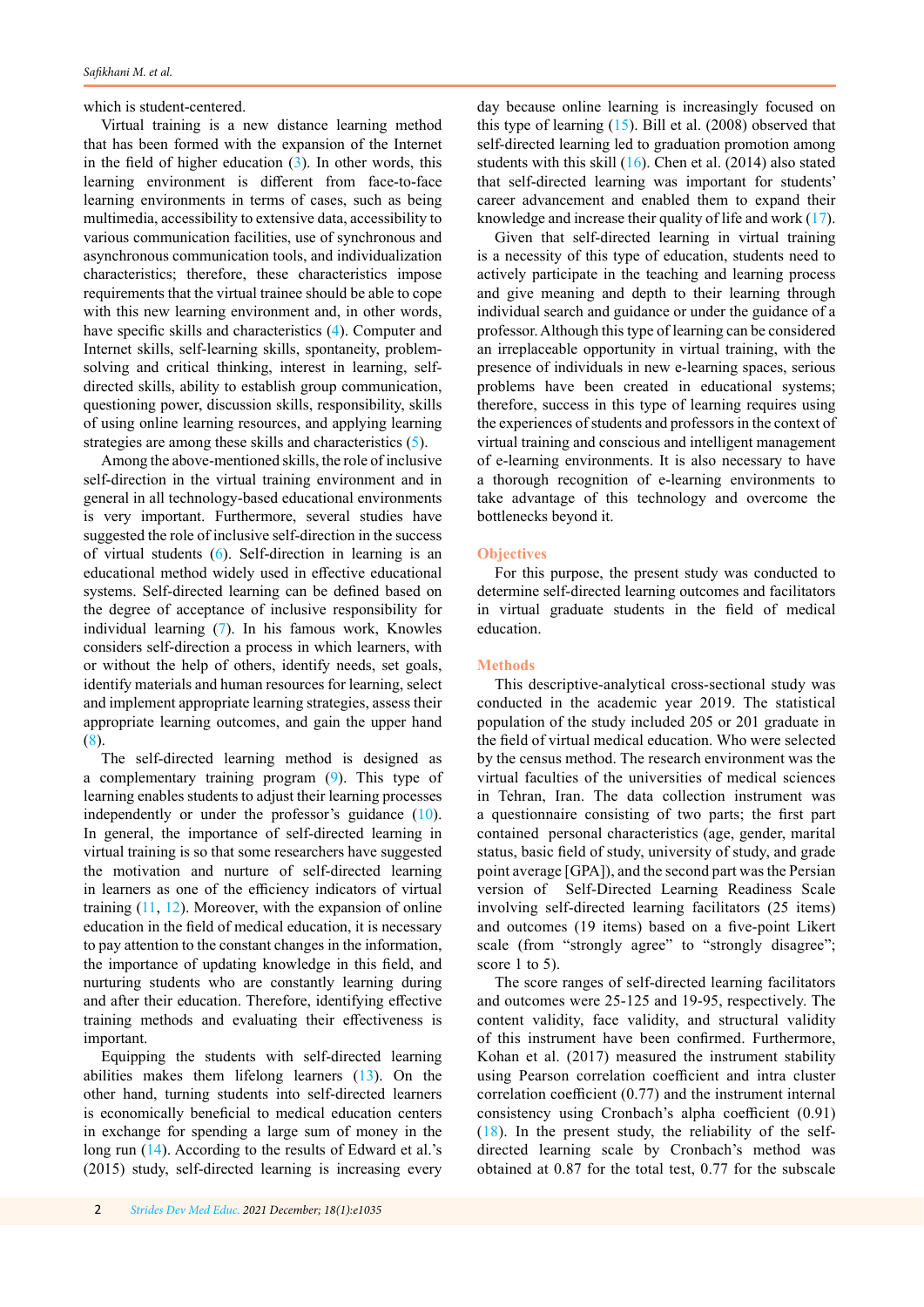of self-directed learning outcomes, and 0.76 for selfdirected learning facilitators.

In this study, in addition to observing ethical points, receiving the ethical approval code (no.: IR.KMU. REC.1397.493), and obtaining permission from the officials of virtual faculties, coordination and planning were performed with the officials of the education departments and the professors. An explanatory guide was written to attract the cooperation of students, which included the research title and general characteristics and how to use the research results. The questionnaires were anonymous, and the research results were entered anonymously in such a way that by referring the researchers to research units and providing the necessary explanations about the research nature and aims, the questionnaires were distributed among 205 statistical samples of the study at the appropriate time in terms of non-interference with educational programs and considering satisfaction to participate in the study. The students who were not available were also contacted by email regarding the necessity of the study and were asked for necessary cooperation with the mentioned project. In each case, in addition to primary explanations and clarification of how to fill out the questionnaires, the questions asked by the subjects were answered, and the ambiguities were removed. Overall, 201 complete questionnaires (response rate: 98%) were returned in a verifiable manner.

Data collection took about 3 months. Data analysis was performed at two descriptive and inferential levels using SPSS software (version 16). In the descriptive analysis of data, the indicators of descriptive statistics (e.g., mean, frequency, percentage, and standard deviation) were used. Additionally, in the inferential statistical analysis, linear regression was used to examine the relationships between demographic variables and academic achievement, and Pearson correlation coefficient was used to examine the relationship between the two variables of self-directed learning outcomes and facilitators. The significance level of less than 0.05 was considered.

**Results**

Out of 201 individuals, 46 (22.9%) and 155 (77.1%) subjects were male and female, respectively. Furthermore, 27.9% and 72.1% of the participants were single and married, respectively. Previous educational levels of the participants in this study included 29.4% with medical education and PhD, 35.3% with a bachelor's degree in nursing, 21.4% with a bachelor's degree in midwifery, and 13.9% with other fields of study (i.e., health, medical services management, and educational management). The mean age of the students was 39.93±8.25 years (range: 21-59 years). The mean GPA value of students at the end of the semester was 17.29±1.17. The mean value of students' self-directed learning outcomes and facilitators were 71.8±9.43 (out of 95) and 70.37±10.60 (out of 125), respectively, which were higher than facilitators regarding the score. According to the results, with a oneyear increase in the students' age, the mean score of selfdirected learning outcomes significantly increased by 0.23 (P=0.03). Furthermore, with a one-point increase in the students' GPA, the mean score of learning outcomes significantly increased by 2.40 (P=0.004). Other variables had no significant effect on the score of the outcomes (Table 1).

According to the results, with a one-year increase in the students' age, the mean score of self-directed learning facilitators significantly increased by  $0.26$  (P=0.005). With a one-point increase in the students' GPA, the score of facilitators significantly increased by 1.76 (P=0.01). Other variables had no significant effect on the score of the facilitators [\(Table 2\)](#page-3-0).

Pearson correlation coefficient between the outcomes and facilitators was 0.79, and there was a direct and significant relationship between the two variables of outcomes and facilitators (P≥0.0001); accordingly, with increasing the score of outcomes, the score of facilitators also increased. The correlation coefficient between the two variables showed the outcomes and facilitators ([Figure 1](#page-3-0)).

| <b>Variable</b>            |           | $N(\%)$    | Mean (SD)   | <b>Regression coefficient (95% CI)</b> | P     |
|----------------------------|-----------|------------|-------------|----------------------------------------|-------|
| Gender                     | Male      | 46(22.9)   | 70.40(1.10) | $\ast$                                 |       |
|                            | Female    | 155(77.1)  | 70.30(1.61) | $0.10$ (-3.50 and 3.72)                | 0.95  |
| Marital status             | Married   | 142(72.1)  | 69.80(1.07) |                                        |       |
|                            | Single    | 56(27.9)   | 70.90(1.67) | 1.09 $(-2.66$ and 4.84)                | 0.56  |
| Previous field<br>of study | Medicine  | 59 (29.4)  | 70.04(1.81) | 1.48 $(-4.39$ and $7.36$ )             | 0.62  |
|                            | Nursing   | 71 (35.3)  | 71.75(1.45) | 3.19 (-1.56 and 7.96)                  | 0.18  |
|                            | Midwifery | 43(21.4)   | 71.05(1.79) | 2.49 $(-2.63$ and $7.61)$              | 0.34  |
|                            | Others    | 28(13.9)   | 68.56(2.16) | *                                      |       |
| University of<br>study     | Iran      | 41(20.4)   | 70.14(1.68) | $\ast$                                 |       |
|                            | Beheshti  | 126(62.7)  | 70.21(1.20) | $0.07$ (-3.57 and 3.73)                | 0.96  |
|                            | Tehran    | 34 (16.90) | 70.70(1.82) | $0.56$ (-4.13 and 5.25)                | 0.81  |
| Age (year)                 |           |            | 39.93(8.25) | $0.23$ (0.02 and 0.44)                 | 0.03  |
| <b>GPA</b>                 |           |            | 17.29(1.17) | $2.40(0.77$ and $0.04$ )               | 0.004 |

**Table 1.** Relationships between Demographic Variables and Self-directed Learning Outcomes in Virtual Medical Students in 2019

GPA, grade point average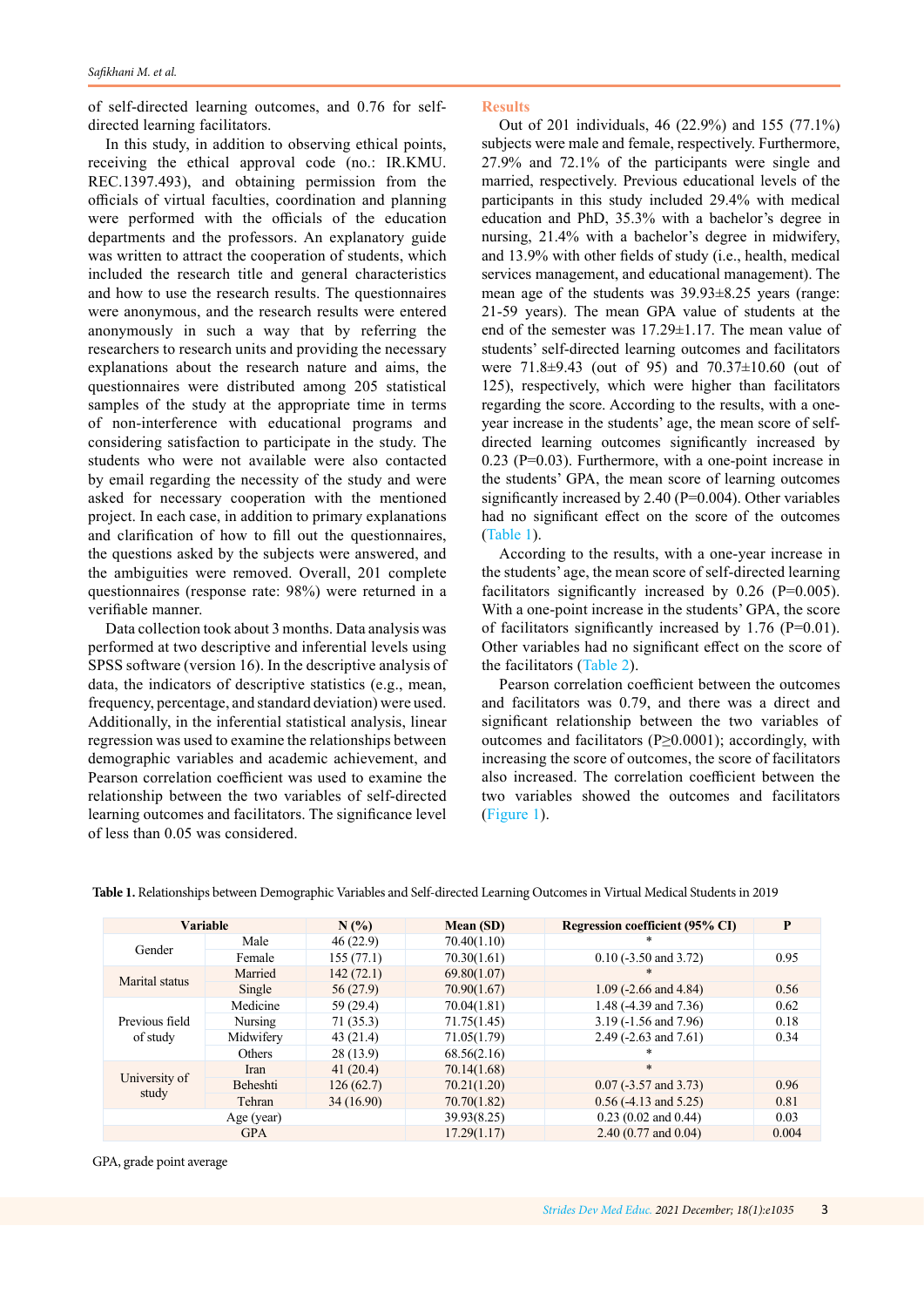| <b>Variable</b>            |                 | N(%       | Mean (SD)       | Regression coefficient (95% CI) | P     |
|----------------------------|-----------------|-----------|-----------------|---------------------------------|-------|
| Gender                     | Male            | 46(22.9)  | 72.43(1.42)     | *                               |       |
|                            | Female          | 155(77.1) | 70.80(0.96)     | $-1.62$ ( $-4.80$ and $1.54$ )  | 0.31  |
| Marital status             | Married         | 145(72.1) | 72.25(0.94)     | $\ast$                          |       |
|                            | Single          | 56 (27.9) | 71.98(1.47)     | $0.72$ (-2.57 and 4.03)         | 0.66  |
| Previous field<br>of study | Medicine        | 59 (29.4) | 72.30(1.59)     | 2.82 (-2.34 and 7.99)           | 0.28  |
|                            | Nursing         | 71(35.3)  | 73.22(1.280)    | 3.74 (-0.44 and 7.93)           | 0.08  |
|                            | Midwiferv       | 43(21.4)  | 71.48(1.58)     | $2.00$ (-2.50 and 6.51)         | 0.38  |
|                            | <b>Others</b>   | 28(13.9)  | 69.47(1.90)     | *                               |       |
| University of<br>study     | Iran            | 41(20.4)  | 70.874 $(1.47)$ | $\ast$                          |       |
|                            | <b>Beheshti</b> | 126(62.7) | 72.44(1.50)     | $1.57$ (-1.63 and 4.78)         | 0.33  |
|                            | Tehran          | 34(16.90) | 71.54 $(1.47)$  | $0.67$ (-3.44 and 4.80)         | 0.74  |
| Age (year)                 |                 |           | 39.93(8.25)     | $0.26(0.07$ and $0.44)$         | 0.005 |
| <b>GPA</b>                 |                 |           | 17.29(1.17)     | $1.79(0.35$ and $3.23)$         | 0.01  |

<span id="page-3-0"></span>**Table 2.** Relationships between Demographic Variables and Self-directed Learning Facilitators in Virtual Medical Education Students in 2019

GPA, grade point average



**Figure 1.** Relationship Between Self-directed Learning Outcomes and Facilitators in Virtual Medical Education Students in 2019

#### **Discussion**

Self-directed learning is a basic capacity in a virtual training environment, the facilitation of which helps students use all their senses and power to learn. Based on the results of the present study, the scores of self-directed learning facilitators were at a relatively good level, and the mean score of learning outcomes was also at a high level. There was a direct and significant relationship between the mean scores of self-directed learning facilitators and outcomes; accordingly, with the increase in the score of facilitators, the score of self-directed learning also increased.

Educational content, guidance by professors, methods and facilities, flexibility, choice power, and time management in this type of training have provided a suitable educational environment for virtual students. The results of the studies performed by Shen et al. (2014), Kohan et al. (2017), and Saeid et al. (2016) are in line with the results of the present study  $(17, 18, 19)$  $(17, 18, 19)$  $(17, 18, 19)$  $(17, 18, 19)$  $(17, 18, 19)$  $(17, 18, 19)$ .

Cazan et al. (2014) and Lounsbury (2012) believe that virtual training affects learners' personality traits, encourages them to progress, and increases learning self-control, self-regulation skills, and adaptation and meditation in cyberspace [\(20](#page-5-0), [21](#page-5-0)). Keshavarz et al. (2013) also showed that learners learned materials deeper in the process of e-learning  $(22)$  $(22)$  $(22)$ , and their self-confidence increased in a positive direction [\(19](#page-5-0)), indicating that facilitating self-directed learning had positive outcomes in the field of the learning process.

In the present study, there was also a significant relationship between self-directed learning facilitators and the academic achievement of virtual students; accordingly, with the increase of students' GPA, the mean score of facilitators significantly increased. Therefore, the learning facilitators led to students' academic achievement. There was also a significant relationship between self-directed learning outcomes and academic achievement. In other words, as self-directed learning outcomes increased, academic achievement also increased.

Abdullah (2019), Hsu (2005), and Bail et al.'s (2008) studies, which are consistent with the present study, suggest that self-directed learning not only brings high academic achievement but also leads to the promotion of graduates possessing this skill  $(23, 16, 24)$  $(23, 16, 24)$  $(23, 16, 24)$  $(23, 16, 24)$  $(23, 16, 24)$  $(23, 16, 24)$  $(23, 16, 24)$ . Since e-learning is viewed as one of the self-directed learning facilitators, due to using this modern communication technology, education goes beyond the limits of time and space, and the student receives information resources more rapidly. Additionally, with the help of this technology, learning time will be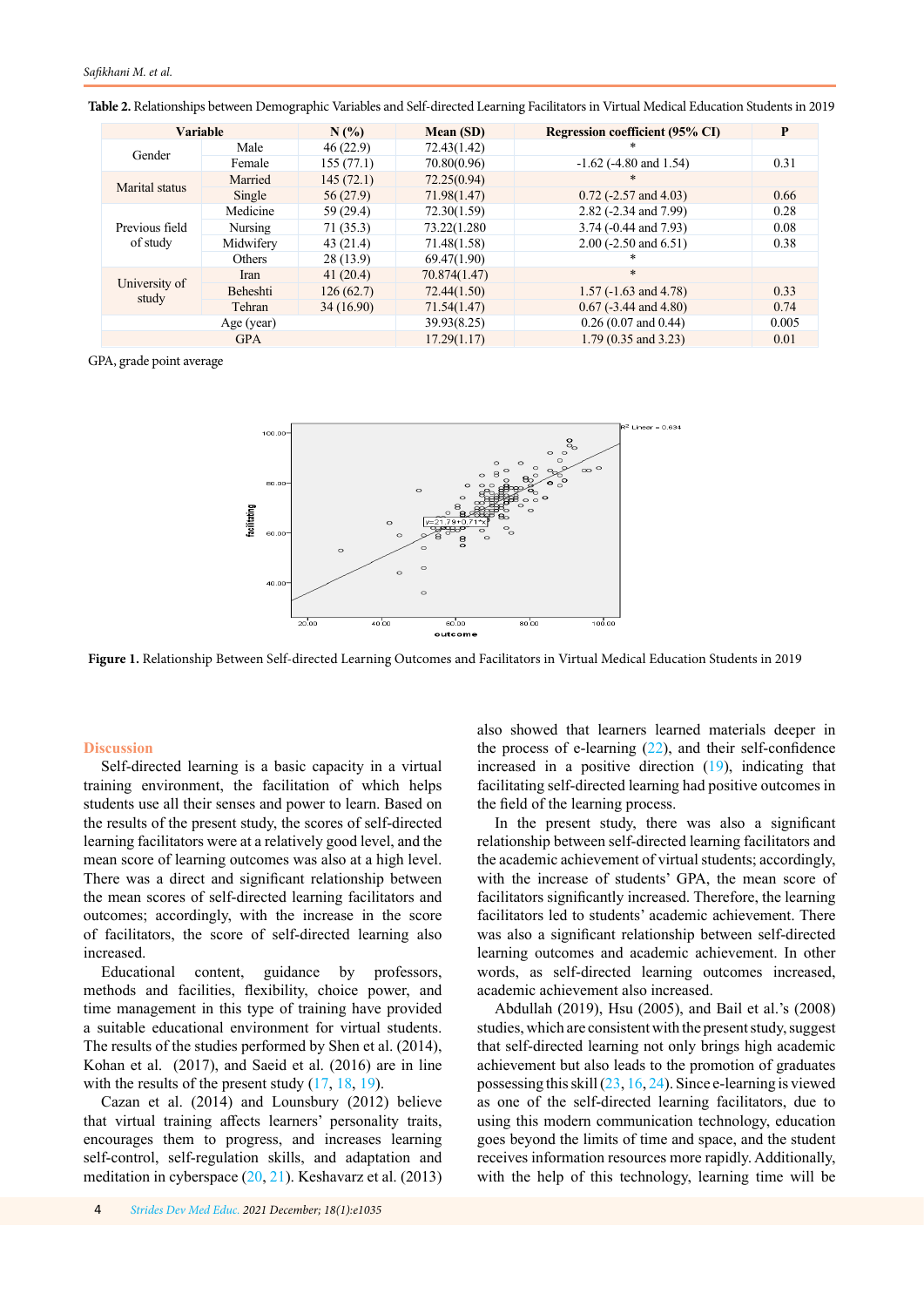reduced by combining audio, video, and text, will pass better, and can lead to students' academic progress. The results of Cazan (2014), Malta et al. (2010), and Fidalgo et al.'s (2014) studies are in line with the findings of the current study, showing that facilitators (e.g., e-learning, movies, and moving pictures) are significantly related to the student's academic performance [\(20](#page-5-0), [25](#page-5-0), [26](#page-5-0)).

In this study, the analysis of the mean scores of selfdirected learning facilitators and outcomes with students' characteristics indicated that both variables had direct statistical relationships with age (P≤0.05). Considering the necessity of knowledge and awareness to pass the course of study among older students through e-learning and the use of various facilitators during their education and work, these students consequently gain higher points than younger students. Furthermore, older students have relatively passed the excitement stemmed from the surrounding environment, are more aware of their ultimate goal of learning (i.e., acquiring knowledge and skill from such an environment), and therefore dedicate more time to study and improve their academic performance. In other words, by increasing the age of learners, self-directed learning outcomes also increase.

The high level of self-directed learning outcomes in older students can be attributed to the experience, selfawareness, responsibility, more interactions, and the increase of learning skills in these students. On the other hand, with an increase in age, individuals become less dependent on others, and learning methods gradually become normal for each person; therefore, they feel they have to change and move toward more self-direction. A study performed by Nadi et al. (2013) showed a significant relationship between students' age and self-directed learning; accordingly, older students had higher selfdirection skills, which is consistent with the results of the present study ([27\)](#page-5-0).

In Abraham et al.'s study (2011), which is consistent with the present study, a significant difference was observed between the self-directed learning test score and the participants' age [\(28](#page-5-0)). Nevertheless, in Litzinger et al.'s study (2005), no significant relationship was observed between the self-directed learning readiness test scores in different age groups ([29](#page-5-0)). There was no difference between self-directed learning facilitators and other demographic characteristics (i.e., gender, the previous field of study, and the university of study) ([25\)](#page-5-0). In Ahanchian et al.'s study (2015), there was no significant difference between the total score of self-directed learning in male and female students, which is consistent with the findings of the current study ([30](#page-5-0)).

In today's world, learning and training cannot be limited to the classroom space. In addition, virtual training is inevitable in the conditions of coronavirus disease 2019 and is recognized as a capacity in universities in the post-corona conditions; therefore, strengthening and facilitating self-directed learning due to learner-centered development is the primary responsibility of professors and educational officials. On the other hand, given that the

research units in this study were virtual graduate students (with a master of medical education) with educational backgrounds in different areas of medical sciences, they were relatively talented with a mastery of self-direction skills, which is one of the limitations of our study. Therefore, it is recommended to perform this study on other groups and educational levels to better perceive the existing problems.

## **Conclusion**

Self-direction is one of the important factors of academic achievement and blessing in disguise, especially in virtual training. According to the results of the present study, with the increase of self-directed learning facilitators, the outcomes of this type of learning, especially students' academic achievement, increase. Therefore, it is recommended to increase students' participation and consolidate self-directed activities. Furthermore, by the application of technology and program appropriate to the subject of the course, professors in virtual training should strengthen and nurture students' self-direction skills and guide them to do various assignments and activities related to their lesson objectives.

**Supplementary Material(s):** Is available here [To read supplementary materials, please refer to the journal website and open [PDF/HTML](http://sdme.kmu.ac.ir/jufile?ar_sfile=814100
)].

**Acknowledgments:** This study is the result of a part of a master's thesis in medical education approved at Kerman University of Medical Sciences, Kerman, Iran. The authors would like to express their gratitude to all the officials who helped carry out this research project. Moreover, the authors fully appreciate all the students of virtual training participating in this study. Due to the fact that the research community was limited to virtual master students, so in generalizing the result to other situations, care should be taken.

**Conflict of Interests:** The authors declare that they have no competing interests.

**Ethical Approvals:** This study was approved at Kerman University of Medical Sciences, code of ethics (no.: IR.KMU.REC.1397.493)

**Funding/Support:** No funding.

#### **References**

<sup>1.</sup> Shieh C-J, Yu L. A Study on Information Technology Integrated Guided Iscovery Instruction towards Students' Learning Achievement and Learning Retention. Eurasia Journal of Mathematics, Science & Technology Education. 2016;12(4):833-42.

<sup>2.</sup> Nourian A, Nourian A, Ebnahmadi A, Akbarzadeh Bagheban A, Khoshnevisan MH. Comparison of E-learning and Traditional Classroom Instruction of Dental Public Health for Dental Students of Shahid Beheshti Dental School during 2010-2011. J Dent Sch. 2012;30(3):174- 83. [In Persian]

<sup>3.</sup> Allen IE, Seaman J. Going the distance: Online education in the United States, 2011. Sloan Consortium. Babson Park, Massachusetts: Babson Survey Research Group; 2011.